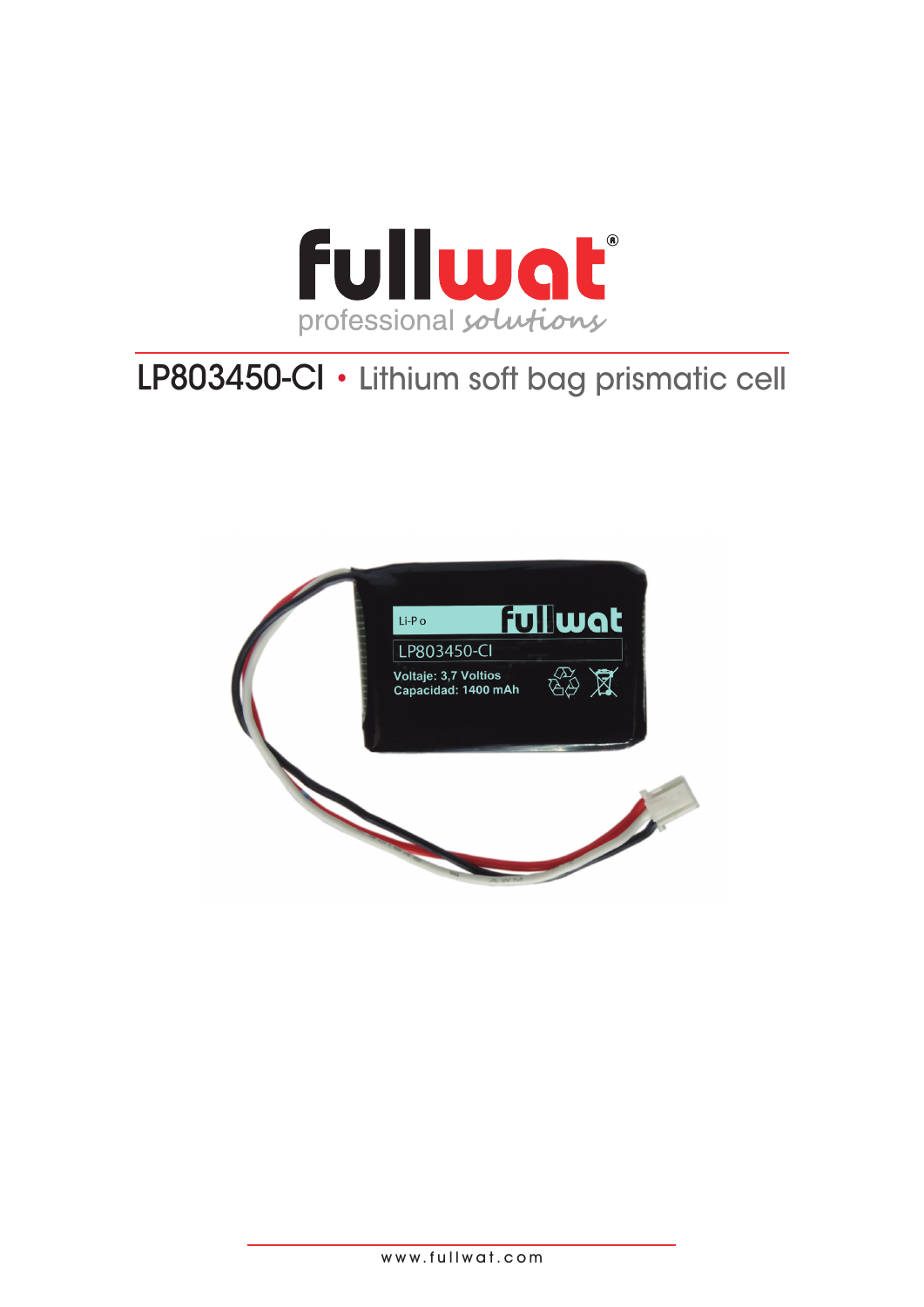

### **1. Scope**

This specification governs the performance of the following FULLWAT Lithium soft bag prismatic cell.

# **2. Battery specification**

| <b>Item</b>                    | <b>Parameter</b>   |                      | <b>Remark</b>                                    |  |
|--------------------------------|--------------------|----------------------|--------------------------------------------------|--|
| Nominal capacity               | 1400mAh            |                      | 0.2C <sub>5</sub> A discharge, 25°C              |  |
| Nominal Voltage                | 3.7V               |                      | Average Voltage at 0.2C <sub>5</sub> A discharge |  |
| <b>Standard Charge Current</b> | 280mA              |                      | Working Temperature: 0~45°C                      |  |
| Max Charge Current             | 1400mA             |                      | Working Temperature: 0~45°C                      |  |
| Charge cut-off Voltage         | $4.20 \pm 0.05V$   |                      | CC/CV                                            |  |
| Constant discharge<br>current  | 280 <sub>m</sub> A |                      | Working Temperature: -10~60°C                    |  |
| Maximum discharge<br>current   | 2800mA             |                      | Working Temperature: -10~60°C                    |  |
| Discharge cut-off Voltage      | 2.75V              |                      |                                                  |  |
| Cell Voltage                   | $3.76 - 3.9V$      |                      | When leave factory                               |  |
| Impedance                      | ≤35mΩ              |                      | AC 1KHz after 50% charge 25°C                    |  |
| Weight                         | Approx: 34g        |                      |                                                  |  |
| Storage<br>Temperature         | $\leq$ 1 month     | $-10-45$ °C          |                                                  |  |
|                                | $\leq$ 3 month     | $0 \sim 30$ °C       |                                                  |  |
|                                | $\leq 6$ month     | $20 \pm 5^{\circ}$ C | Best 20±5°C for long-time storage                |  |
| <b>Storage Humidity</b>        | 65±20% RH          |                      |                                                  |  |

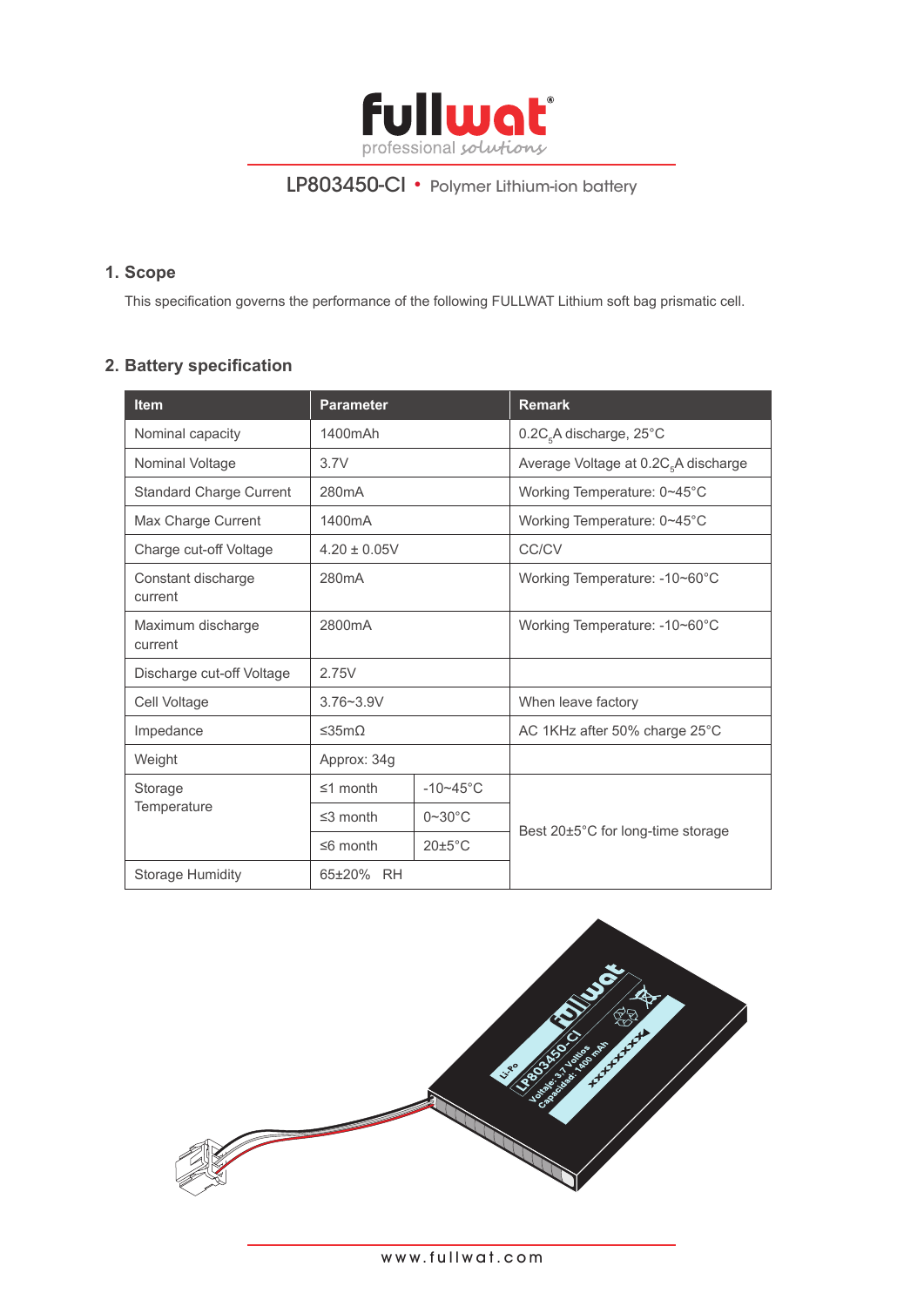

# **3. PCM specifications**

| <b>Item</b>               | <b>Item</b>                            | <b>Parameter</b>          |  |
|---------------------------|----------------------------------------|---------------------------|--|
| Over charge protection    | Over charge detection voltage          | $4.325 \pm 0.05V$         |  |
|                           | Over charge detection delay time       | $0.96 - 1.4S$             |  |
|                           | Over charge release voltage            | $4.075 \pm 0.025V$        |  |
|                           | Maximum charge current                 | $\leq$ 2.5A               |  |
| Over discharge protection | Over discharge detection voltage       | $2.5 \pm 0.05V$           |  |
|                           | Over discharge detection delay time    | $144 \pm 29 \text{m}$ S   |  |
|                           | Over discharge release voltage         | $2.9 \pm 0.05V$           |  |
| Over current protection   | Over current detection voltage         | $0.15 \pm 0.015V$         |  |
|                           | Over current detection current         | $2.5 \sim 4.0$ A          |  |
|                           | Detection delay time                   | $7.2 \sim 11 \text{mS}$   |  |
|                           | Relase condition                       | Cut load                  |  |
|                           | Maximum continuous current             | $\leq$ 2.5A               |  |
| Short protection          | Detection condition                    | Exterior short circuit    |  |
|                           | Detection delay time                   | $220 - 380$ uS            |  |
|                           | Relase condition                       | Cut short circuit         |  |
| Interior resistance       | Main loop electrify resistance         | Vc=4.2V; Rss≤70m $\Omega$ |  |
| Current consuption        | Current consume in normal<br>operation | 3.5µ A Type 7.0µ A Max    |  |
| <b>NTC</b>                | Resistance                             |                           |  |
|                           | ß                                      | 3435                      |  |

### **4. General performance**

**Definition of standard charging method:** At 20±5°C, charging the cell initially with constant current 280mA till voltage 4.2V, then with constant voltage 4.2V till current declines to 70mA.

| <b>Item</b>                             | <b>Test methods</b>                                                                                                                                                                                                                                                                 | <b>Performance</b> |
|-----------------------------------------|-------------------------------------------------------------------------------------------------------------------------------------------------------------------------------------------------------------------------------------------------------------------------------------|--------------------|
| 0.2C Capacity                           | After standard charging, laying the battery 0.5h, then discharging at<br>$0.2C5A$ to voltage 2.75V, recording the discharging time.                                                                                                                                                 | $\geq$ 300 $min$   |
| 1.0 Capacity                            | After standard charging, laying the battery 0.5h, then discharging at<br>1C <sub>5</sub> A to voltage 2.75V, recording the discharging time.                                                                                                                                        | $\geq$ 54 min      |
| Cycle life                              | Constant current $1C5A$ charge to 4.2V, then constant voltage charge<br>to current declines to 0.05 $C_{\epsilon}A$ , stay 5min, constant current 1 $C_{\epsilon}A$<br>discharge to 2.75V, stay 5 min.<br>Repeat above steps till continuously discharging time less than<br>36min. | $\geq$ 300 $min$   |
| Capability<br>of keeping<br>electricity | 20±5°C, After standard charging, laying the battery 28 days,<br>discharging at 0.2 $C_{\epsilon}$ A to voltage 2.75V, recording the discharging<br>time.                                                                                                                            | $\geq$ 240min      |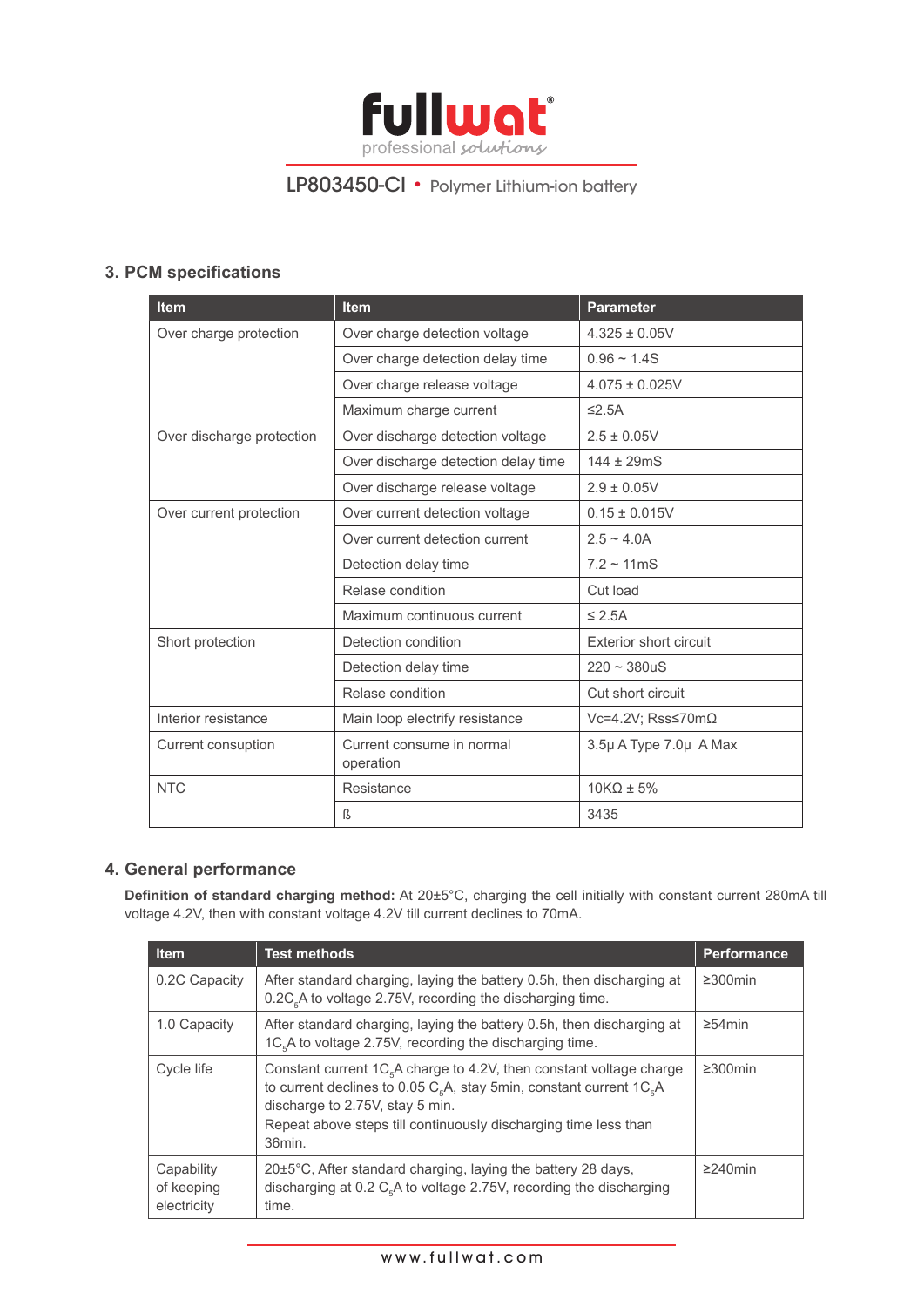

### **5. Safety test**

**Test conditions:** The following tests must be measured air and safety protection conditions. All batteries must standard charge and lay 24h.

| <b>Item</b>       | <b>Test methods</b>                                                                                                                                                                                                                         | <b>Performance</b>      |
|-------------------|---------------------------------------------------------------------------------------------------------------------------------------------------------------------------------------------------------------------------------------------|-------------------------|
| Over charge       | At 20 $\pm$ 5°C, charging batteries with constant current 3C <sub><math>s</math></sub> A to voltage<br>5V then with constant voltage 5V till current decline to 0. Stop test<br>till batteries temperature 10°C lower than max temperature. | No explosion<br>or fire |
| Over<br>discharge | At 20±5°C, discharge battery with 0.2C <sub><sub>c</sub>A continuously 12.5h.</sub>                                                                                                                                                         | No explosion<br>or fire |
| Short circuit     | At 20±5°C, connect batteries anode and cathode by wire which<br>impedance less than 50m $\Omega$ , keep 6h.                                                                                                                                 | No explosion<br>or fire |
| Extrusion         | 20±5°C, put the battery in two parallel steal broad, add pressure<br>$13kN$ .                                                                                                                                                               | No explosion<br>or fire |
| Thermal<br>shock  | Put the battery in the oven. The temperature of the oven is to be<br>raised at 5±1°C per minute to a temperature of 130±2°C and<br>remains 60 minutes.                                                                                      | No explosion<br>or fire |

# **6. Schematic battery**

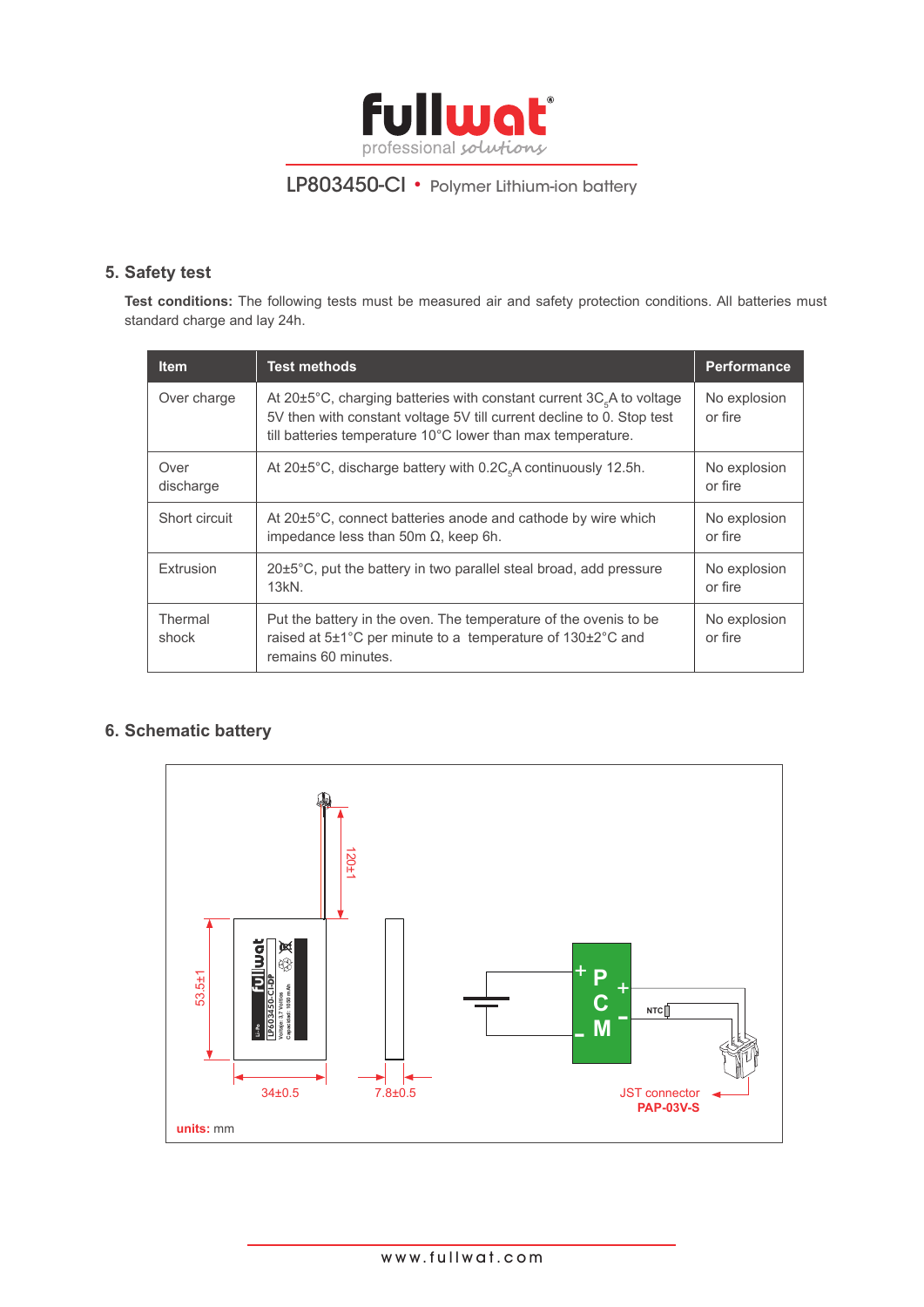

### **7. Cautions**

#### **Cautions of batteries operation**

The batteries must be careful of proceed the operation for it is soft package.

#### **Aluminum packing materials**

The aluminum packing material was easily damaged by the sharp edge part, such as nickel-tabs.

- 1. Forbid to use the sharp part touching the battery.
- 2.Should cleaning working condition, avoiding the sharp edge part existence.
- 3. Forbid to pierce the battery with nail and other sharp items.
- 4. The battery was forbidden with metal, such as necklace, hairpin etc in transportation and storage.

#### **Sealed edge**

1.Sealed edge is very easily damaged and don't bend it.

2. The aluminum interlayer of package has good electric performance. It's forbidden to connect with exterior component for preventing short-circuits. (Short the anode and the aluminum interlayer of package will cause corrosion or swollen of the cell).

#### **Folding edge**

- 1. The folding edge is formed in batteries processes and passed all hermetic test, don't open or deform it.
- 2. The aluminum interlayer of package has good electric performance. It's forbidden to connect with exterior component for preventing short-circuits. (Short the anode and the aluminum interlayer of package will cause corrosion or swollen of the cell).

#### **Tab: The cathode is aluminum tab and the anode is Nickel tab**

- 1. The batteries tabs are not so stubborn specially for aluminum tab. Don't bend tabs.
- 2. The tab-tapes are used to isolute. The anode/cathode tabs from aluminum packing materials to prevent short circuit, so prohibit manicuring of the tab-tapes.

#### **Mechanical shock**

- 1. Don't fall, hit, bent the batteries body.
- 2. Don't knock on by sinker or trample the batteries.
- 3. Don't sling the batteries.

#### **Short circuit**

Short circuit is strictly prohibited. It should damage batteries badly.

- 1. Don't connect the anode and cathode of the batteries to avoid short-circuit.
- 2. Prohibit short-circuit of the anode (or cathode) and aluminum layer of aluminum packing materials.

#### **Standard test environment for polymer lithium-ion batteries**

#### **Environment temperature**

1 20±5°C

#### **Humidity**

1 45~85%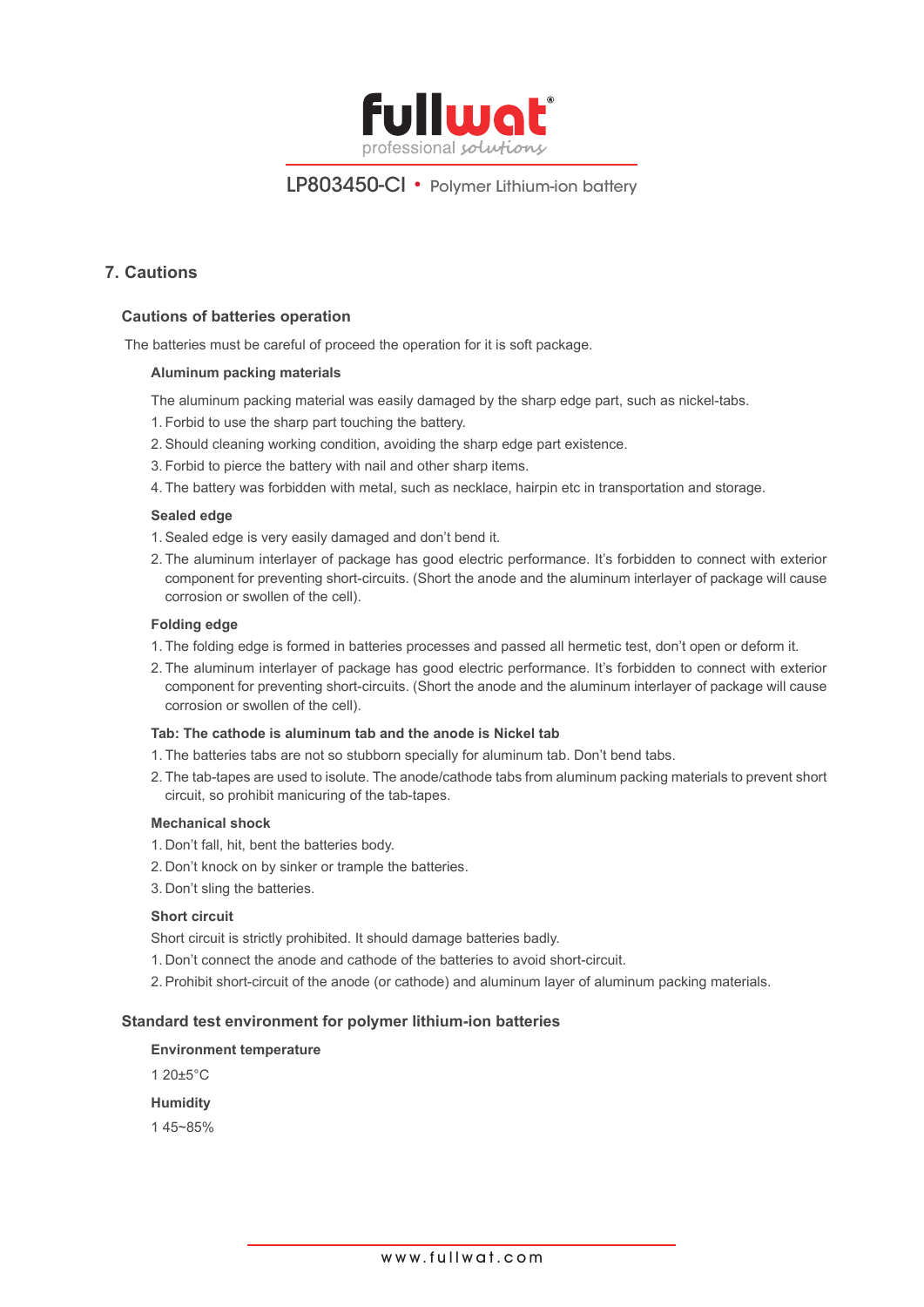

#### **Cautions of charge and discharge**

#### **Charge**

Charging current should be lower than values that recommended below. Higher current and voltage charging may cause damage to cell electrical, mechanical, safety performance and could lead heat generation or leakage.

- 1.Batteries charger should charging with co n s tant current and constant voltage mode.
- 2. Charging current should be lower than (or equal to)  $1C_{5}A$ .
- 3. Temperature 0~45ºC is preferred when charging.
- 4. Charging voltage must be lower than 4.25V.

#### **Discharge**

- 1. Discharging current must be lower than (or equal to)  $2C_5A$ .
- 2. Temperature -10~60ºC is preferred when discharging.
- 3. Discharging voltage must not be lower than 2.75V.

#### **Over discharge**

It should be noted than the cell would be at an over-discharge state by its shelf-discharge. In order to prevent overdischarge, the cell shall be charged periodically to keeping voltage between 3.6-3.9V. Overdischarge may cause loss of the cell performance. It should be noted that the cell would not discharge till voltage lower than 2.75V.

#### **Storage of polymer lithium-ion batteries**

- The battery should be stored with 40-60% charge state.
- The environment of-long time storage.
- Temperature: 20±5°C.
- Humidity: 45-85%.
- Batteries were 40~60% charged.
- The battery had better charge a time per three month during its storage for avoiding over discharge.
- Please charge the battery with constant current 0.5C<sub>5</sub>A for 1 hour once every three month when is storage so that it has some storage of charge for properly using.
- Charge and discharge afresh to active and renew battery energy after storage above 1 year.

#### **Transportation of polymer lithium-ion batteries**

The batteries must be transported with 10~50% charged states.

#### **Others**

Please note cautions bellow to prevent cells leakage, heat generation and explosion.

- 1. Prohibit disassembled cells.
- 2. Prohibit immerse cells into liquid such as water or seawater.
- 3. Prohibit dumping the battery into fire.
- 4. Prohibit soldering directly the battery.
- 5. Prohibit charging the battery near fire or in the hot circumstance.
- 6. Prohibit place the battery in a micro w ave oven or pressurized container.
- 7. Prohibit use or store the battery where is exposed to extremely hot, such as under window of a car in directly sunlight in a hot day. Otherwise, the battery may be overheated. This can also reduce battery performance and/ or shorten service life.
- 8. If the battery leaks and electrolyte gets in your eyes, don't rub them. Instead, rinse them with clean running water and immediately seek medical attention. If left as is, electrolyte can cause eye injury.
- 9. Prohibit using the battery if it gives off an odor, generates heat, becomes discolored or reformed, or appears abnormal in any way. If the battery is in use or being recharged, remove it from the device or charger immediately and discontinue use. If the battery leaks or gives off an odor, move it away from a fire source to avoid fire or explosion.